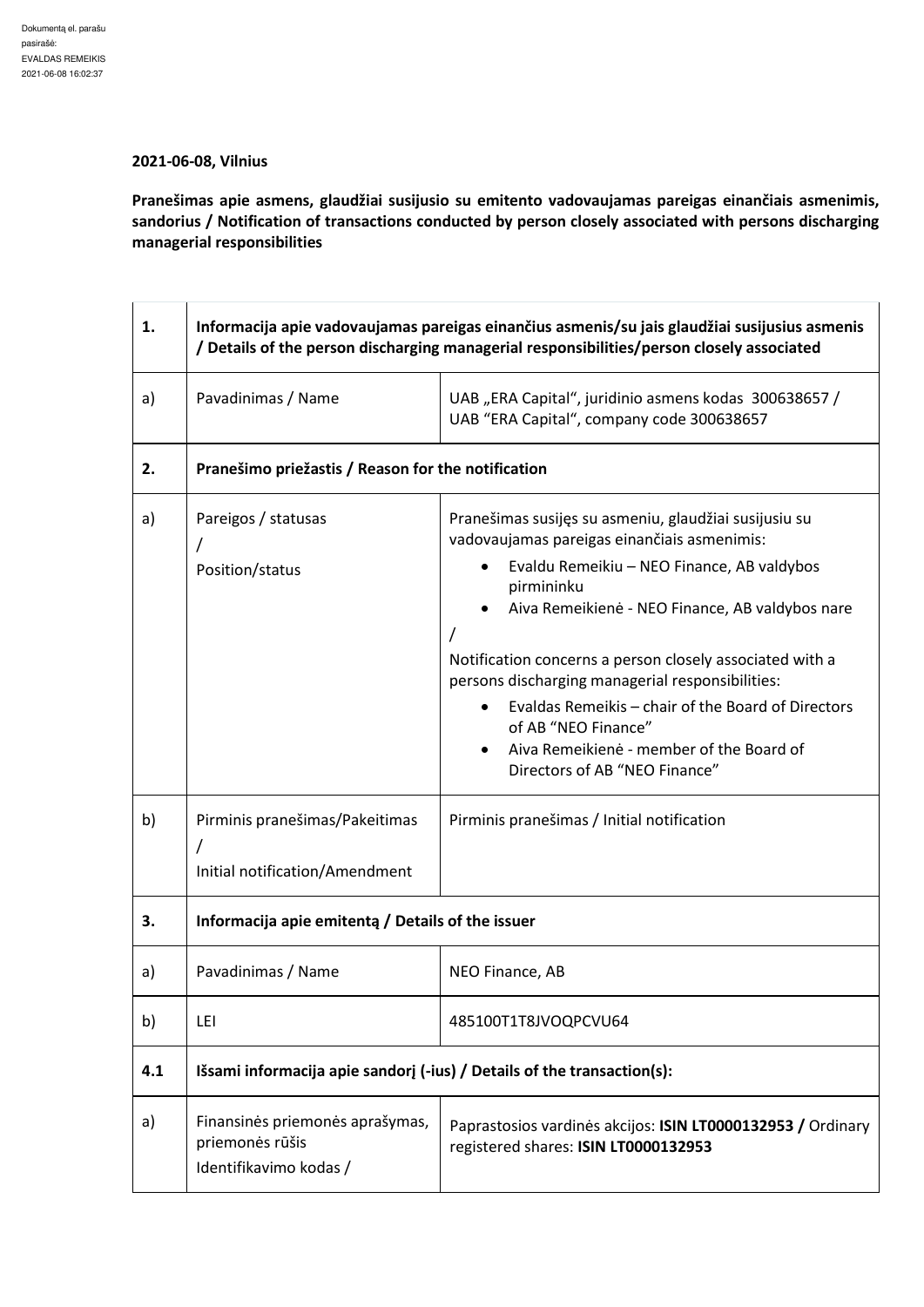|     | Description of the financial<br>instrument, type of instrument<br>Identification code                                                                                 |                                                                                                     |                     |
|-----|-----------------------------------------------------------------------------------------------------------------------------------------------------------------------|-----------------------------------------------------------------------------------------------------|---------------------|
| b)  | Sandorio pobūdis / Nature of the<br>transaction                                                                                                                       | [sigijimas / Acquisition                                                                            |                     |
| c)  | Kaina (-os) ir apimtis / Price(s)<br>and volume(s)                                                                                                                    | Kaina (-os) / Price(s)                                                                              | Apimtis / Volume(s) |
|     |                                                                                                                                                                       | <b>2,50 EUR</b>                                                                                     | 382                 |
| d)  | Apibendrinta informacija /<br>Aggregated information                                                                                                                  |                                                                                                     |                     |
|     | apibendrinta apimtis /<br>Aggregated volume                                                                                                                           | 382 vnt.                                                                                            |                     |
|     | Kaina (vnt) / Price (per one share)                                                                                                                                   | <b>2,50 EUR</b><br><b>955 EUR</b>                                                                   |                     |
|     | Kaina (viso) / Price (total)                                                                                                                                          |                                                                                                     |                     |
| e)  | Sandorio data / Date of the<br>transaction                                                                                                                            | 2021-06-04                                                                                          |                     |
| f)  | Sandorio vieta / Place of the<br>transaction                                                                                                                          | Nasdaq First North Vilnius, FNLT                                                                    |                     |
| 4.2 | Išsami informacija apie sandorį (-ius) / Details of the transaction(s):                                                                                               |                                                                                                     |                     |
| a)  | Finansinės priemonės aprašymas,<br>priemonės rūšis<br>Identifikavimo kodas /<br>Description of the financial<br>instrument, type of instrument<br>Identification code | Paprastosios vardinės akcijos: ISIN LT0000132953 /<br>Ordinary registered shares: ISIN LT0000132953 |                     |
| b)  | Sandorio pobūdis / Nature of the<br>transaction                                                                                                                       | Įsigijimas / Acquisition                                                                            |                     |
| c)  | Kaina (-os) ir apimtis / Price(s)<br>and volume(s)                                                                                                                    | Kaina (-os) / Price(s)                                                                              | Apimtis / Volume(s) |
|     |                                                                                                                                                                       | 2,52 EUR                                                                                            | 1777                |